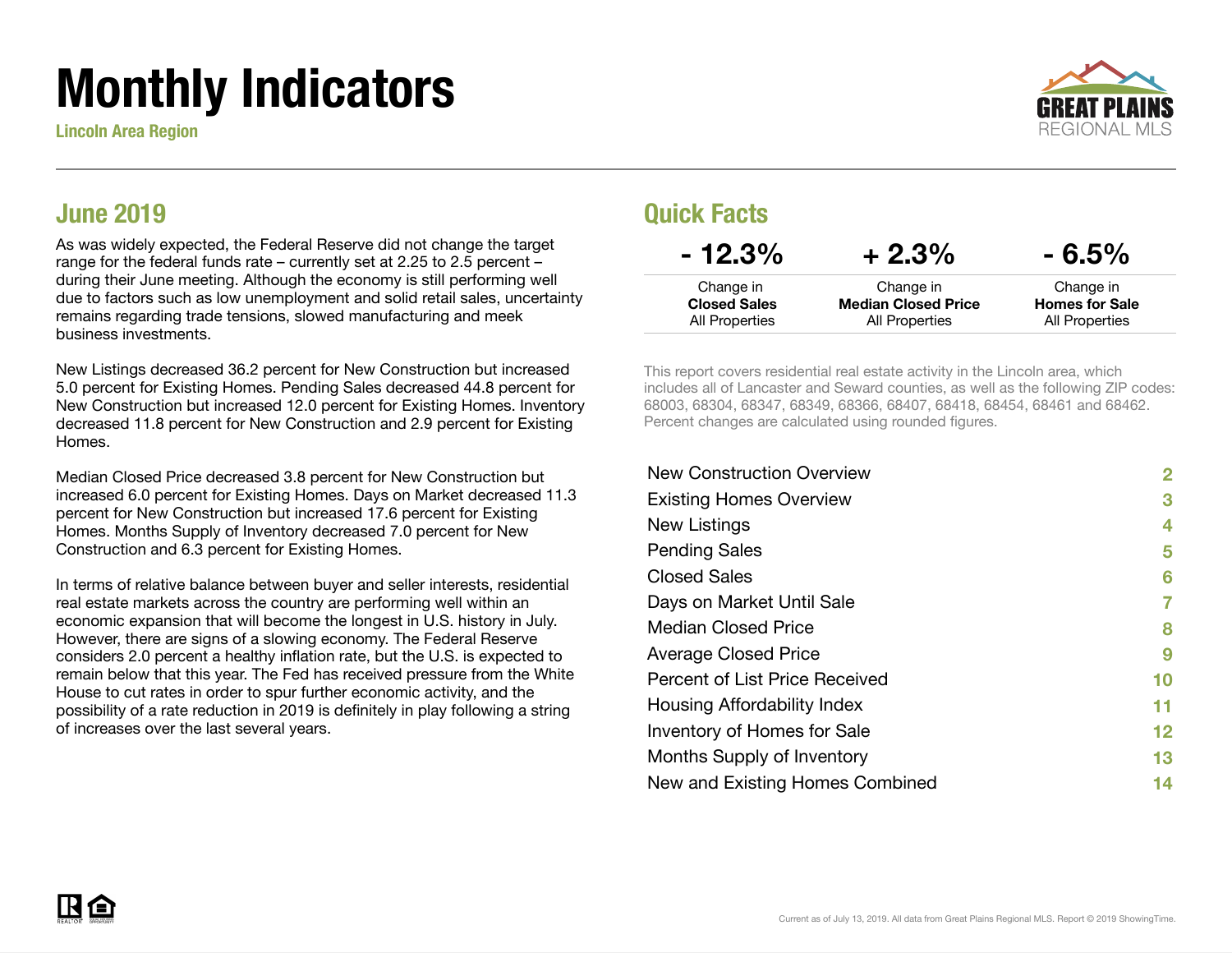#### New Construction Overview

Key metrics by report month and for year-to-date (YTD) starting from the first of the year. New Construction properties only.



| <b>Key Metrics</b>                    | <b>Historical Sparkbars</b>                                      | $6 - 2018$ | 6-2019    | % Change | <b>YTD 2018</b> | <b>YTD 2019</b> | % Change |
|---------------------------------------|------------------------------------------------------------------|------------|-----------|----------|-----------------|-----------------|----------|
| <b>New Listings</b>                   | 12-2017<br>12-2018<br>6-2017<br>6-2018<br>6-2019                 | 138        | 88        | $-36.2%$ | 791             | 618             | $-21.9%$ |
| <b>Pending Sales</b>                  | $6 - 2017$<br>12-2017<br>$12 - 2018$<br>$6 - 2018$<br>$6 - 2019$ | 87         | 48        | $-44.8%$ | 451             | 351             | $-22.2%$ |
| <b>Closed Sales</b>                   | $6 - 2017$<br>12-2017<br>$6 - 2018$<br>12-2018<br>$6 - 2019$     | 87         | 54        | $-37.9%$ | 351             | 349             | $-0.6%$  |
| Days on Market Until Sale             | $6 - 2017$<br>12-2017<br>$6 - 2018$<br>12-2018<br>$6 - 2019$     | 53         | 47        | $-11.3%$ | 49              | 55              | $+12.2%$ |
| <b>Median Closed Price</b>            | $6 - 2017$<br>$12 - 2018$<br>$6 - 2019$<br>12-2017<br>$6 - 2018$ | \$306,900  | \$295,375 | $-3.8%$  | \$298,000       | \$299,975       | $+0.7%$  |
| <b>Average Closed Price</b>           | $6 - 2017$<br>$12 - 2017$<br>$6 - 2018$<br>12-2018<br>6-2019     | \$307,072  | \$324,310 | $+5.6%$  | \$306,349       | \$311,402       | $+1.6%$  |
| <b>Percent of List Price Received</b> | $6 - 2017$<br>12-2017<br>$6 - 2018$<br>12-2018<br>$6 - 2019$     | 100.7%     | 100.9%    | $+0.2%$  | 100.7%          | 100.7%          | 0.0%     |
| <b>Housing Affordability Index</b>    | $6 - 2018$<br>12-2018<br>$6 - 2017$<br>12-2017<br>$6 - 2019$     | 102        | 107       | $+4.9%$  | 105             | 105             | 0.0%     |
| <b>Inventory of Homes for Sale</b>    | $6 - 2017$<br>$6 - 2018$<br>$12 - 2018$<br>12-2017<br>$6 - 2019$ | 340        | 300       | $-11.8%$ |                 |                 |          |
| <b>Months Supply of Inventory</b>     | $6 - 2017$<br>12-2017<br>$6 - 2018$<br>$12 - 2018$<br>$6 - 2019$ | 5.7        | 5.3       | $-7.0%$  |                 |                 |          |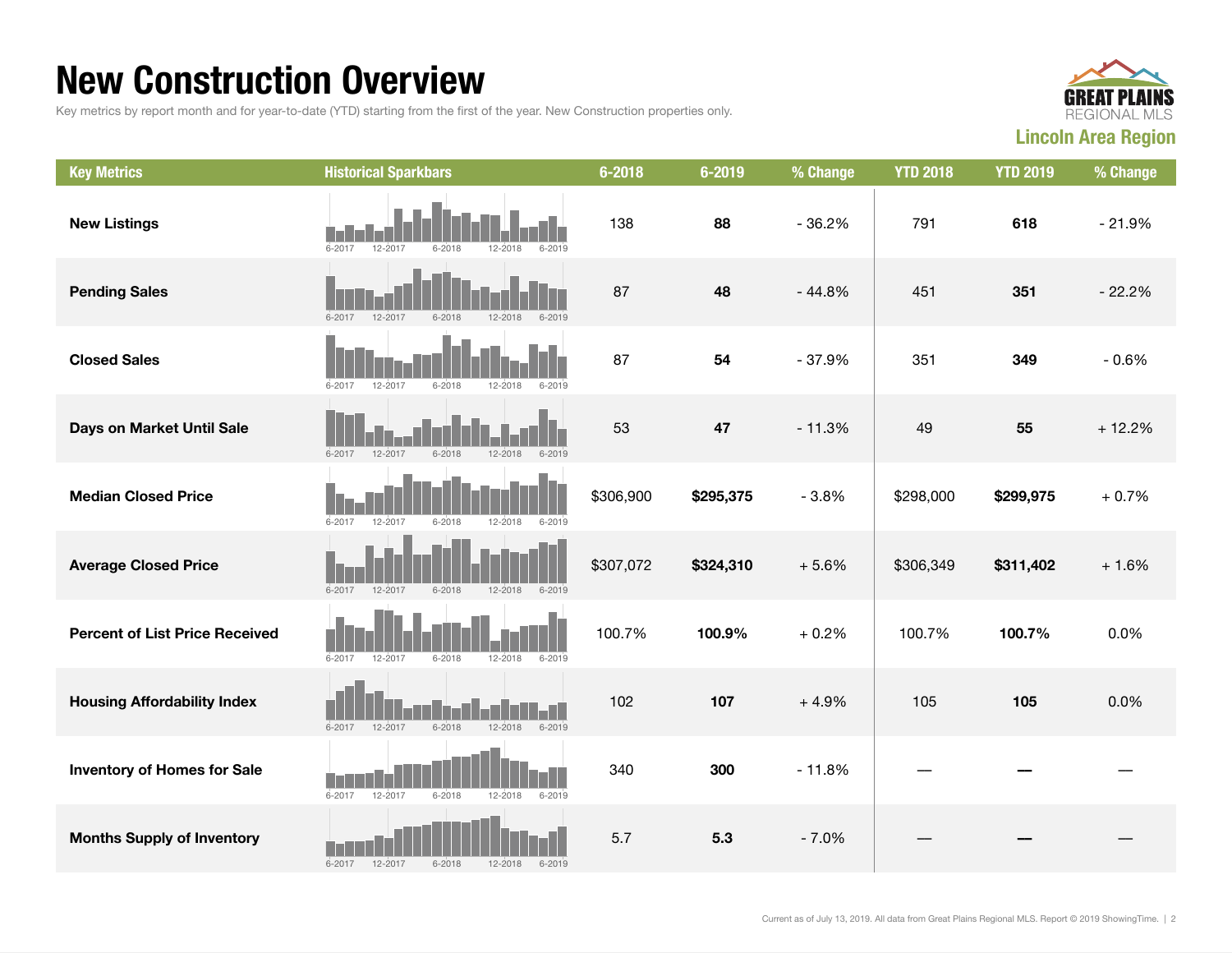## Existing Homes Overview

Key metrics by report month and for year-to-date (YTD) starting from the first of the year. Existing Homes properties only.



| <b>Key Metrics</b>                    | <b>Historical Sparkbars</b>                                      | 6-2018    | 6-2019    | % Change | <b>YTD 2018</b> | <b>YTD 2019</b> | % Change |
|---------------------------------------|------------------------------------------------------------------|-----------|-----------|----------|-----------------|-----------------|----------|
| <b>New Listings</b>                   | 12-2017<br>$6 - 2018$<br>$6 - 2017$<br>12-2018<br>$6 - 2019$     | 501       | 526       | $+5.0%$  | 2,424           | 2,720           | $+12.2%$ |
| <b>Pending Sales</b>                  | $6 - 2019$<br>6-2017<br>12-2017<br>$6 - 2018$<br>$12 - 2018$     | 374       | 419       | $+12.0%$ | 1,984           | 2,154           | $+8.6%$  |
| <b>Closed Sales</b>                   | 12-2017<br>$6 - 2018$<br>$6 - 2019$<br>$6 - 2017$<br>$12 - 2018$ | 418       | 389       | $-6.9%$  | 1,740           | 1,824           | $+4.8%$  |
| Days on Market Until Sale             | $6 - 2017$<br>12-2017<br>$6 - 2018$<br>$12 - 2018$<br>$6 - 2019$ | 17        | 20        | $+17.6%$ | 24              | 26              | $+8.3%$  |
| <b>Median Closed Price</b>            | $6 - 2017$<br>12-2017<br>$6 - 2018$<br>$12 - 2018$<br>$6 - 2019$ | \$190,625 | \$202,000 | $+6.0%$  | \$179,000       | \$185,000       | $+3.4%$  |
| <b>Average Closed Price</b>           | $6 - 2018$<br>$6 - 2019$<br>$6 - 2017$<br>12-2017<br>12-2018     | \$223,868 | \$247,786 | $+10.7%$ | \$213,388       | \$217,061       | $+1.7%$  |
| <b>Percent of List Price Received</b> | $6 - 2019$<br>$6 - 2017$<br>12-2017<br>$6 - 2018$<br>$12 - 2018$ | 99.3%     | 99.4%     | $+0.1%$  | 99.1%           | 98.6%           | $-0.5%$  |
| <b>Housing Affordability Index</b>    | $6 - 2017$<br>12-2017<br>$6 - 2018$<br>12-2018<br>$6 - 2019$     | 164       | 156       | $-4.9%$  | 175             | 170             | $-2.9%$  |
| <b>Inventory of Homes for Sale</b>    | $6 - 2017$<br>12-2017<br>$6 - 2018$<br>$6 - 2019$<br>12-2018     | 509       | 494       | $-2.9%$  |                 |                 |          |
| <b>Months Supply of Inventory</b>     | 12-2017<br>$6 - 2018$<br>12-2018<br>$6 - 2017$<br>$6 - 2019$     | 1.6       | $1.5$     | $-6.3%$  |                 |                 |          |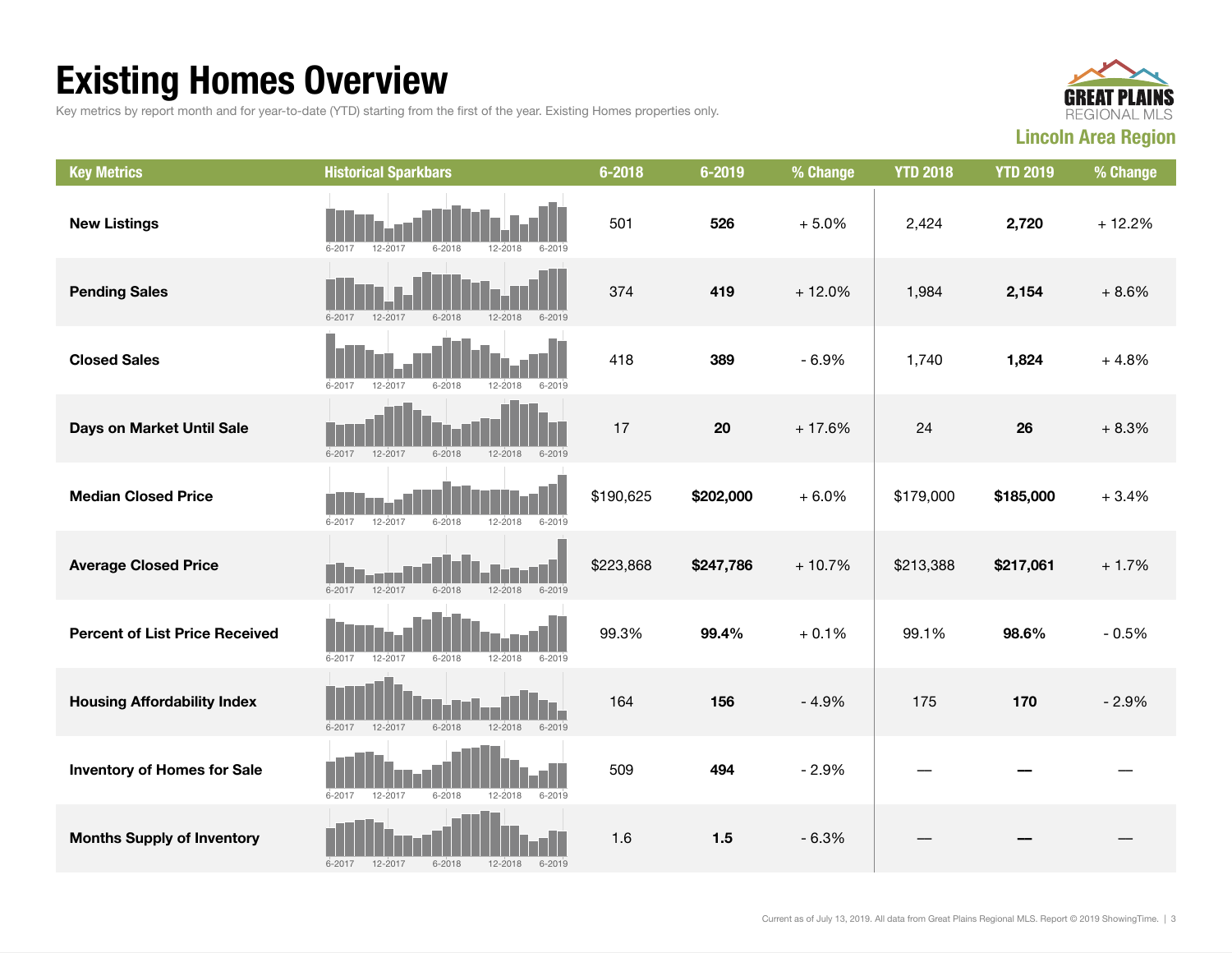## New Listings

A count of the properties that have been newly listed on the market in a given month.





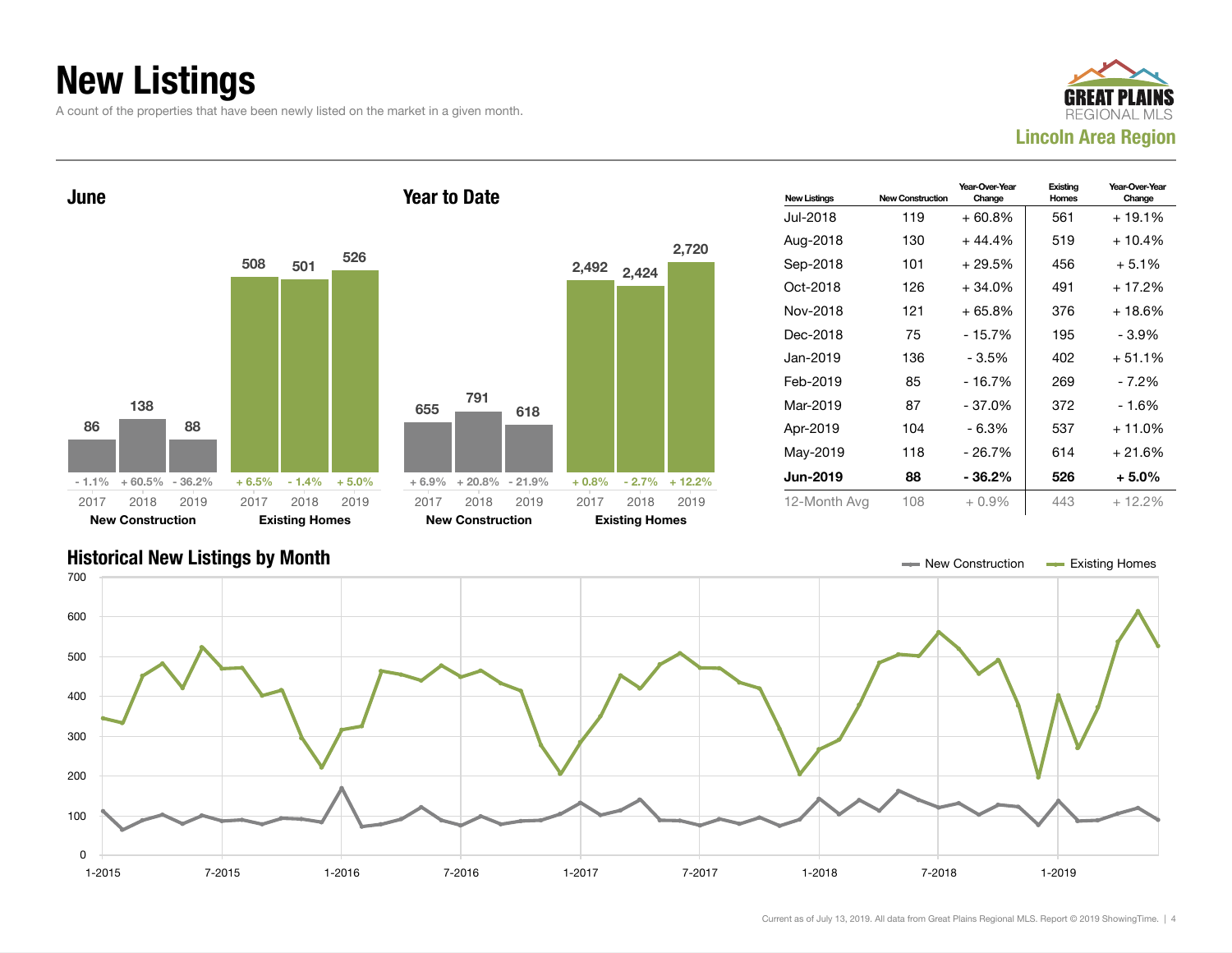### Pending Sales

A count of the properties on which offers have been accepted in a given month.





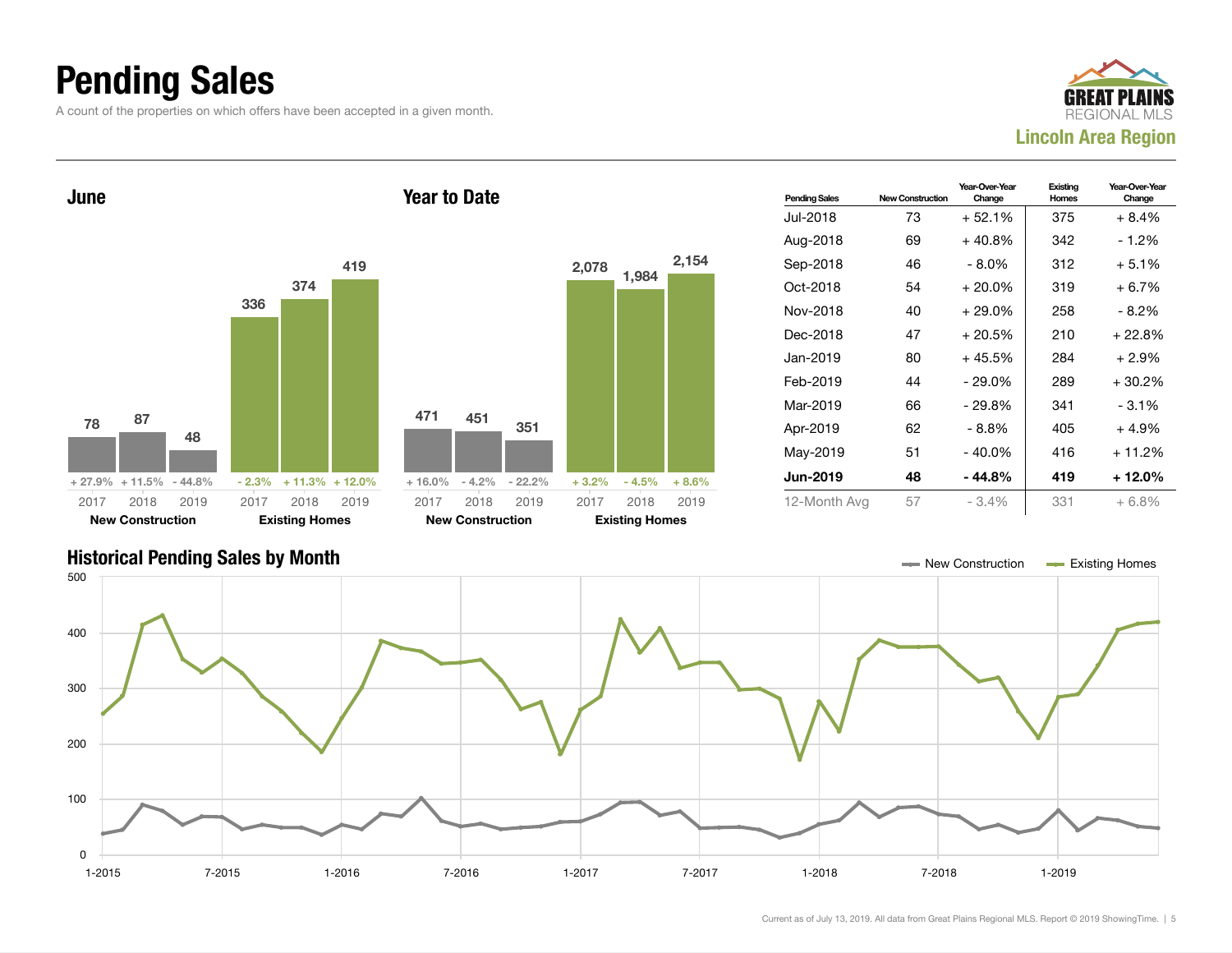#### Closed Sales

A count of the actual sales that closed in a given month.





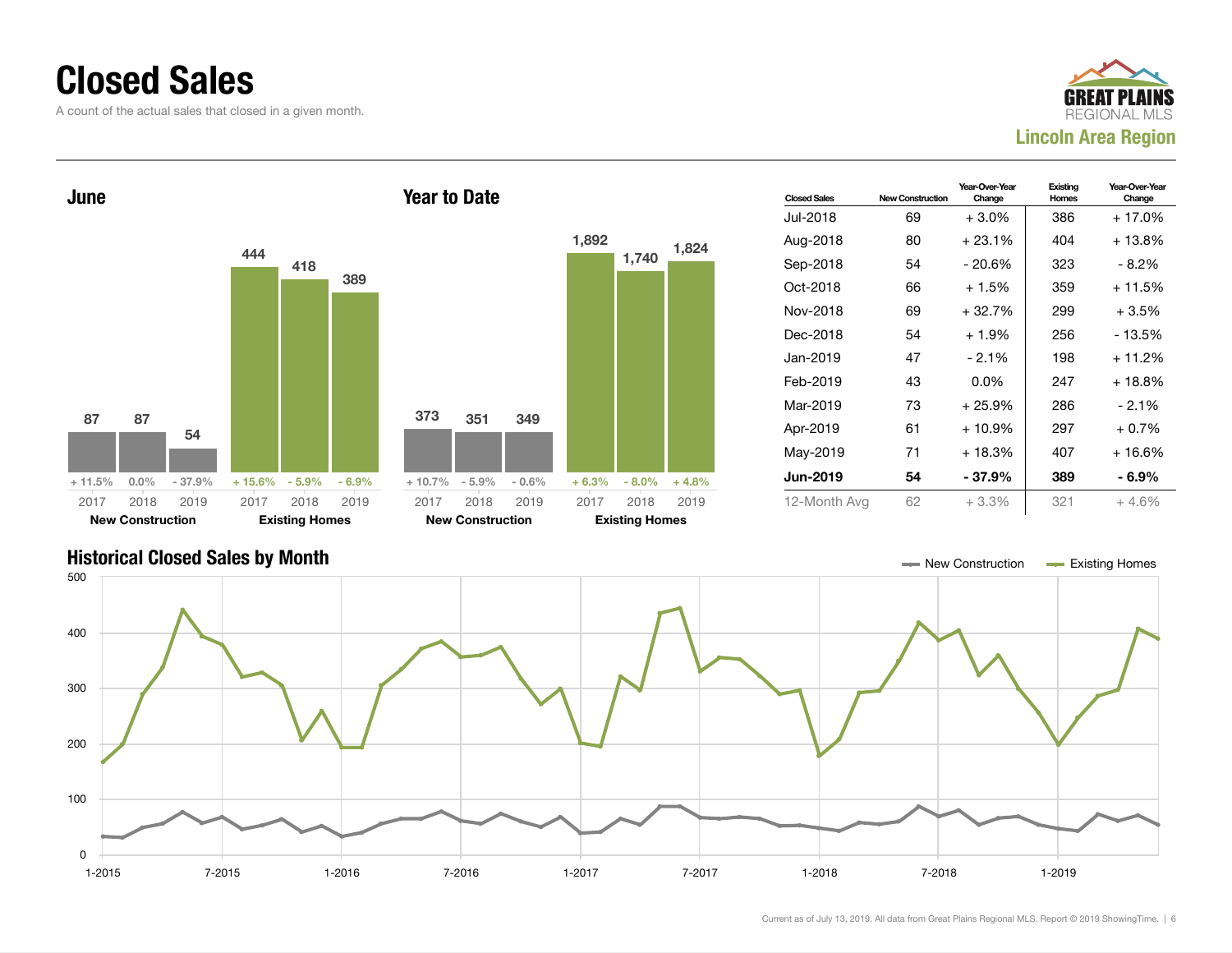#### Days on Market Until Sale

Average number of days between when a property is listed and when an offer is accepted in a given month.





| Days on Market  | <b>New Construction</b> | Year-Over-Year<br>Change | Existing<br>Homes | Year-Over-Year<br>Change |
|-----------------|-------------------------|--------------------------|-------------------|--------------------------|
| Jul-2018        | 69                      | - 4.2%                   | 13                | - 23.5%                  |
| Aug-2018        | 52                      | $-24.6%$                 | 17                | - 5.6%                   |
| Sep-2018        | 65                      | - 8.5%                   | 19                | $+5.6%$                  |
| Oct-2018        | 54                      | $+31.7%$                 | 22                | $0.0\%$                  |
| Nov-2018        | 36                      | $-30.8%$                 | 21                | - 12.5%                  |
| Dec-2018        | 56                      | $+21.7%$                 | 32                | $+6.7%$                  |
| Jan-2019        | 38                      | $+5.6%$                  | 36                | $+16.1%$                 |
| Feb-2019        | 50                      | $+35.1%$                 | 33                | - 2.9%                   |
| Mar-2019        | 52                      | $+2.0%$                  | 33                | $+17.9%$                 |
| Apr-2019        | 78                      | $+23.8%$                 | 26                | $+8.3%$                  |
| May-2019        | 61                      | $+22.0%$                 | 19                | $0.0\%$                  |
| <b>Jun-2019</b> | 47                      | - 11.3%                  | 20                | $+17.6%$                 |
| 12-Month Avg*   | 55                      | $+1.2%$                  | 23                | $+2.4%$                  |

Historical Days on Market Until Sale by Month New York New York New York New York New Construction Access Existing Homes

\* Days on Market for all properties from July 2018 through June 2019. This is not the average of the individual figures above.



| $-7.7\%$ | $+8.3%$ | Jun-2019 | 47 | - 11.3  |
|----------|---------|----------|----|---------|
|          |         | May-2019 | 61 | $+22.0$ |
|          |         | Apr-2019 | 78 | $+23.8$ |
|          |         | Mar-2019 | 52 | $+2.0$  |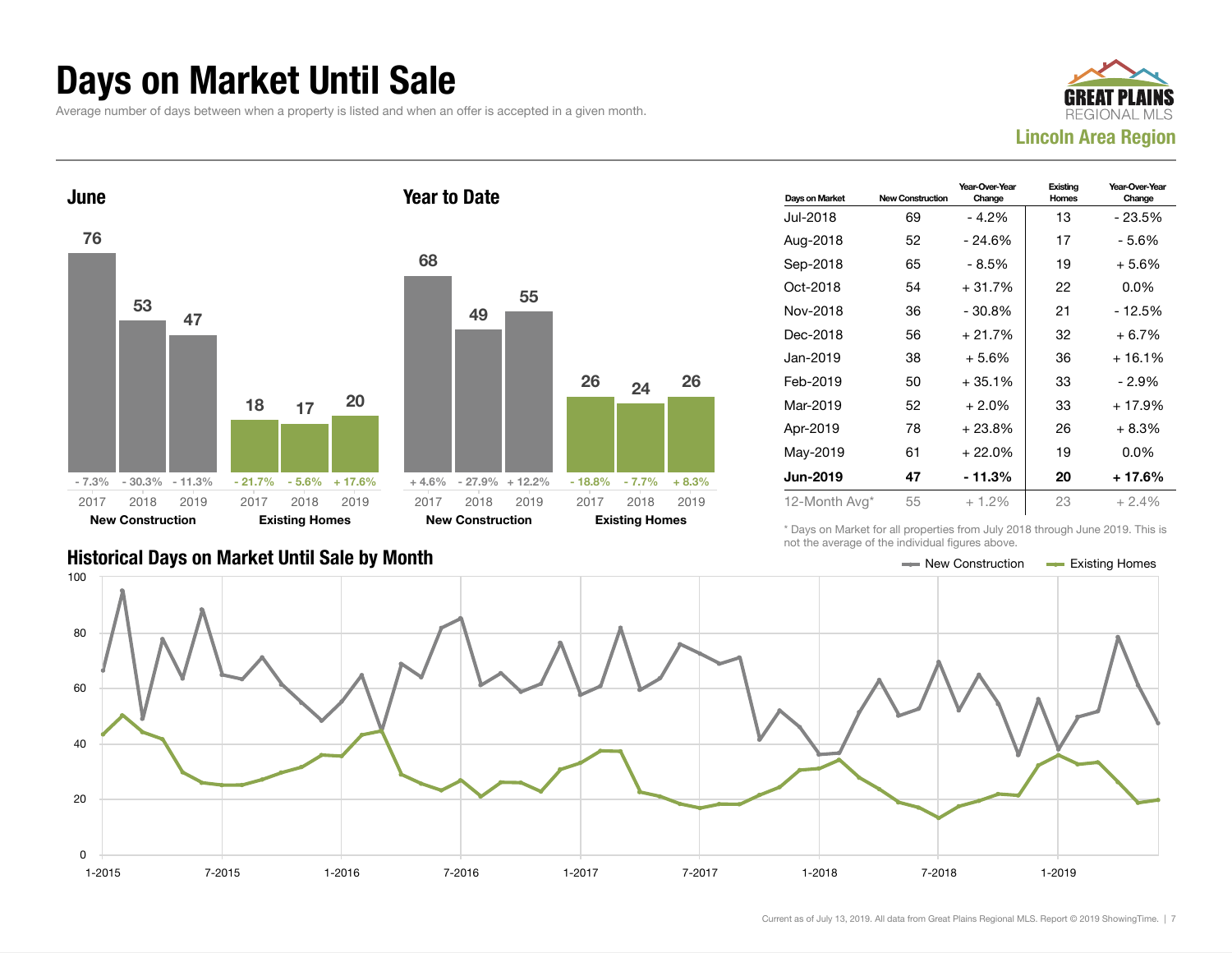### Median Closed Price

Point at which half of the sales sold for more and half sold for less, not accounting for seller concessions, in a given month.

Year to Date



June



| \$286,597 | \$298,000                 | \$299,975 |           |                       |           |
|-----------|---------------------------|-----------|-----------|-----------------------|-----------|
|           |                           |           | \$160,000 | \$179,000             | \$185,000 |
|           | $+14.6\% + 4.0\% + 0.7\%$ |           | $+6.7\%$  | $+11.9%$              | $+3.4%$   |
| 2017      | 2018                      | 2019      | 2017      | 2018                  | 2019      |
|           | <b>New Construction</b>   |           |           | <b>Existing Homes</b> |           |

| <b>Median Closed Price</b> | <b>New Construction</b> | Year-Over-Year<br>Change | Existing<br>Homes | Year-Over-Year<br>Change |
|----------------------------|-------------------------|--------------------------|-------------------|--------------------------|
| Jul-2018                   | \$320,000               | $+20.8\%$                | \$184,750         | $+5.3%$                  |
| Aug-2018                   | \$297,975               | + 18.4%                  | \$185,300         | $+5.9%$                  |
| Sep-2018                   | \$275,000               | $+16.4%$                 | \$179,900         | $+3.4%$                  |
| Oct-2018                   | \$293,500               | $+8.3%$                  | \$178,000         | $+6.3%$                  |
| Nov-2018                   | \$282,649               | $+5.4%$                  | \$180,000         | $+7.8%$                  |
| Dec-2018                   | \$278,026               | - 4.4%                   | \$179,950         | $+13.2%$                 |
| Jan-2019                   | \$301,436               | $+6.0\%$                 | \$177,375         | $+8.5%$                  |
| Feb-2019                   | \$291,600               | - 10.2%                  | \$169,000         | $-2.3%$                  |
| Mar-2019                   | \$291,500               | - 3.9%                   | \$172,000         | $-3.9%$                  |
| Apr-2019                   | \$330,000               | + 8.9%                   | \$185,000         | $+2.8%$                  |
| May-2019                   | \$304,500               | $+7.4%$                  | \$187,500         | $+4.2%$                  |
| Jun-2019                   | \$295,375               | - 3.8%                   | \$202,000         | $+6.0\%$                 |
| 12-Month Avg*              | \$295,000               | $+4.3%$                  | \$183,501         | + 5.5%                   |

\* Median Closed Price for all properties from July 2018 through June 2019. This is not the average of the individual figures above.

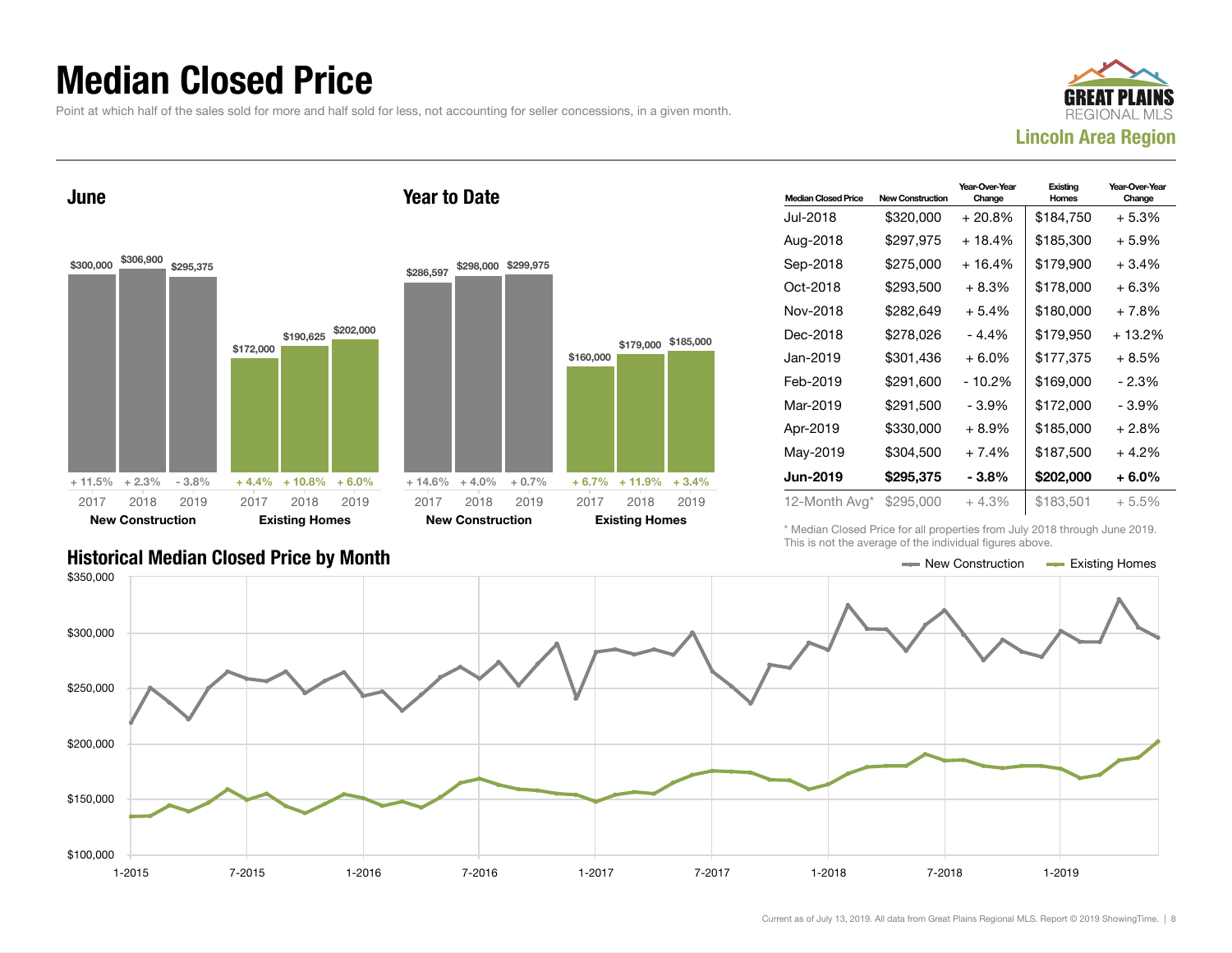#### Average Closed Price

Average sales price for all closed sales, not accounting for seller concessions, in a given month.



June



Year to Date

| <b>Average Closed Price</b> | <b>New Construction</b> | Year-Over-Year<br>Change | Existing<br>Homes | Year-Over-Year<br>Change |
|-----------------------------|-------------------------|--------------------------|-------------------|--------------------------|
| Jul-2018                    | \$324,826               | $+16.8%$                 | \$214,877         | $+1.1%$                  |
| Aug-2018                    | \$324,940               | $+19.1%$                 | \$224,097         | $+9.0\%$                 |
| Sep-2018                    | \$277.755               | $+2.4%$                  | \$214,375         | + 5.8%                   |
| Oct-2018                    | \$305,161               | $-2.0\%$                 | \$196,518         | $+1.9%$                  |
| Nov-2018                    | \$295,835               | $+2.6%$                  | \$208,595         | $+6.6%$                  |
| Dec-2018                    | \$306.336               | $-0.8\%$                 | \$202,670         | $+3.2%$                  |
| Jan-2019                    | \$298,944               | $+1.2%$                  | \$203,936         | $+3.9%$                  |
| Feb-2019                    | \$298,336               | - 10.5%                  | \$201,268         | $-3.2\%$                 |
| Mar-2019                    | \$306,978               | $+3.7%$                  | \$205,730         | $-0.1\%$                 |
| Apr-2019                    | \$319.523               | $+8.0\%$                 | \$208.297         | - 1.5%                   |
| May-2019                    | \$315,131               | $+0.2\%$                 | \$218,020         | - 1.3%                   |
| Jun-2019                    | \$324,310               | $+5.6\%$                 | \$247,786         | + 10.7%                  |
| 12-Month Avg*               | \$309,284               | $+4.2\%$                 | \$213,826         | $+3.3%$                  |

\* Average Closed Price for all properties from July 2018 through June 2019. This is not the average of the individual figures above.



#### Historical Average Closed Price by Month  $\blacksquare$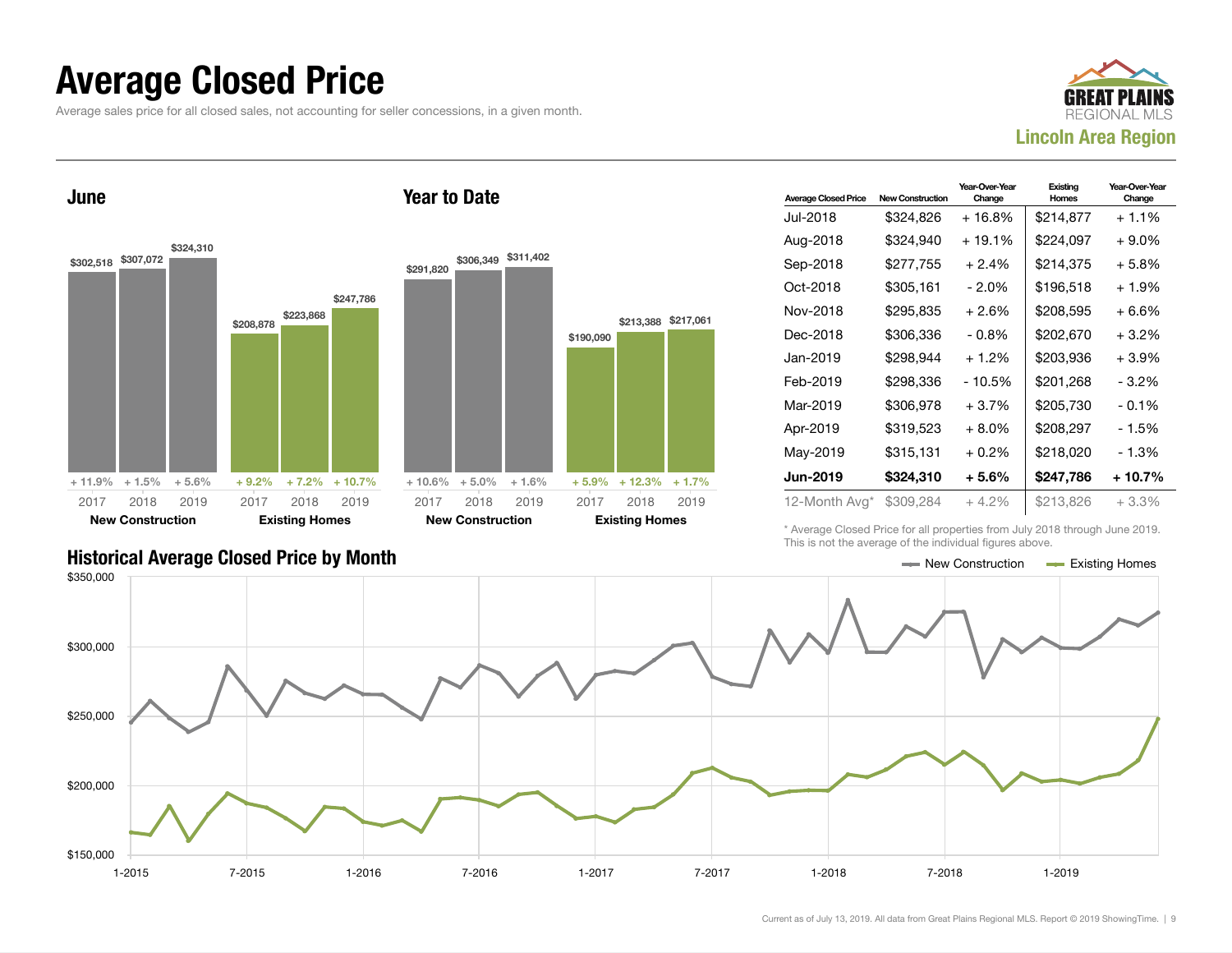### Percent of List Price Received

Percentage found when dividing a property's sales price by its most recent list price, then taking the average for all properties sold in a given month, not accounting for seller concessions.





| Pct. of List Price<br>Received | <b>New Construction</b> | Year-Over-Year<br>Change | Existing<br>Homes | Year-Over-Year<br>Change |
|--------------------------------|-------------------------|--------------------------|-------------------|--------------------------|
| Jul-2018                       | 100.7%                  | $-0.3%$                  | 99.6%             | $+0.7%$                  |
| Aug-2018                       | 100.4%                  | $-0.2\%$                 | 99.2%             | $+0.6%$                  |
| Sep-2018                       | 101.1%                  | $+0.7%$                  | 98.9%             | $+0.4%$                  |
| Oct-2018                       | 101.1%                  | $+0.9%$                  | 97.9%             | - 0.6%                   |
| Nov-2018                       | 99.7%                   | - 1.7%                   | 97.8%             | - 0.6%                   |
| Dec-2018                       | 100.2%                  | $-1.1%$                  | 97.3%             | - 0.6%                   |
| Jan-2019                       | 100.2%                  | $-0.9%$                  | 97.7%             | $+0.1%$                  |
| Feb-2019                       | 100.5%                  | $+0.3\%$                 | 97.6%             | $-0.8\%$                 |
| Mar-2019                       | 100.5%                  | $-0.7\%$                 | 98.0%             | $-1.2%$                  |
| Apr-2019                       | 100.5%                  | $+0.4%$                  | 98.5%             | $-0.6%$                  |
| May-2019                       | 101.3%                  | $+0.7\%$                 | 99.5%             | $-0.4%$                  |
| <b>Jun-2019</b>                | 100.9%                  | $+0.2\%$                 | 99.4%             | $+0.1%$                  |
| 12-Month Avg*                  | 100.6%                  | $-0.1%$                  | 98.6%             | $-0.2\%$                 |

Historical Percent of List Price Received by Month New Construction According Homes

\* Pct. of List Price Received for all properties from July 2018 through June 2019. This is not the average of the individual figures above.

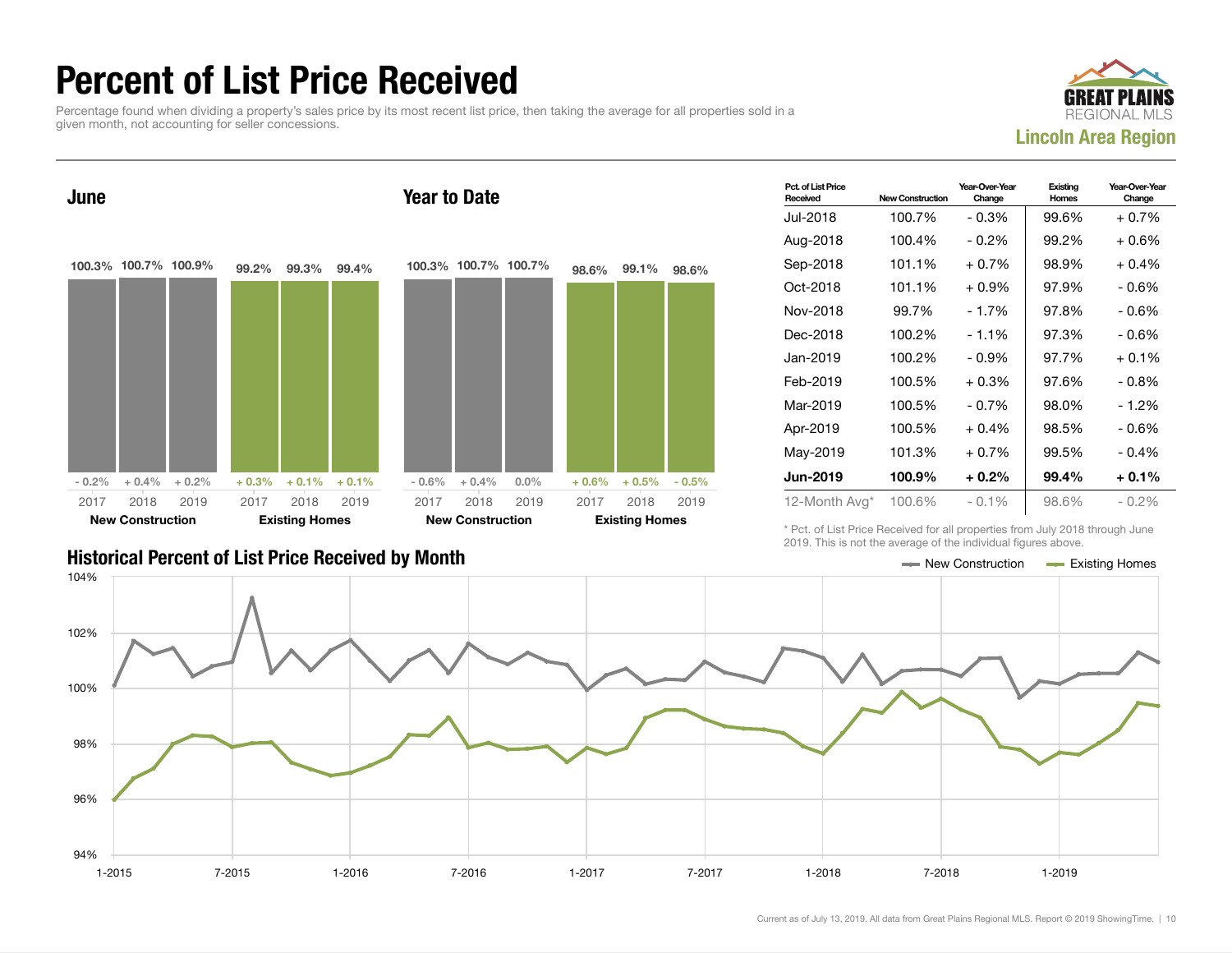## Housing Affordability Index

This index measures housing affordability for the region. For example, an index of 120 means the median household income is 120% of what is necessary to qualify for the median-priced home under prevailing interest rates. A higher number means greater affordability.





| <b>Affordability Index</b> | <b>New Construction</b> | Year-Over-Year<br>Change | Existing<br>Homes | Year-Over-Year<br>Change |
|----------------------------|-------------------------|--------------------------|-------------------|--------------------------|
| Jul-2018                   | 98                      | - 21.6%                  | 170               | - 10.1%                  |
| Aug-2018                   | 105                     | $-21.1%$                 | 169               | - 12.0%                  |
| Sep-2018                   | 114                     | $-19.7%$                 | 174               | - 9.8%                   |
| Oct-2018                   | 97                      | - 19.8%                  | 160               | - 18.4%                  |
| Nov-2018                   | 103                     | - 16.9%                  | 161               | - 19.1%                  |
| Dec-2018                   | 113                     | $0.0\%$                  | 175               | - 15.5%                  |
| Jan-2019                   | 104                     | $-7.1%$                  | 177               | $-9.2%$                  |
| Feb-2019                   | 108                     | $+10.2%$                 | 186               | $+1.1%$                  |
| Mar-2019                   | 108                     | $+3.8\%$                 | 183               | $+3.4%$                  |
| Apr-2019                   | 95                      | - 7.8%                   | 170               | $-1.7%$                  |
| May-2019                   | 103                     | - 6.4%                   | 168               | - 2.9%                   |
| <b>Jun-2019</b>            | 107                     | $+4.9%$                  | 156               | - 4.9%                   |
| 12-Month Avg               | 105                     | $-9.5%$                  | 171               | $-8.6%$                  |

#### Historical Housing Affordability Index by Month New Construction Existing Homes

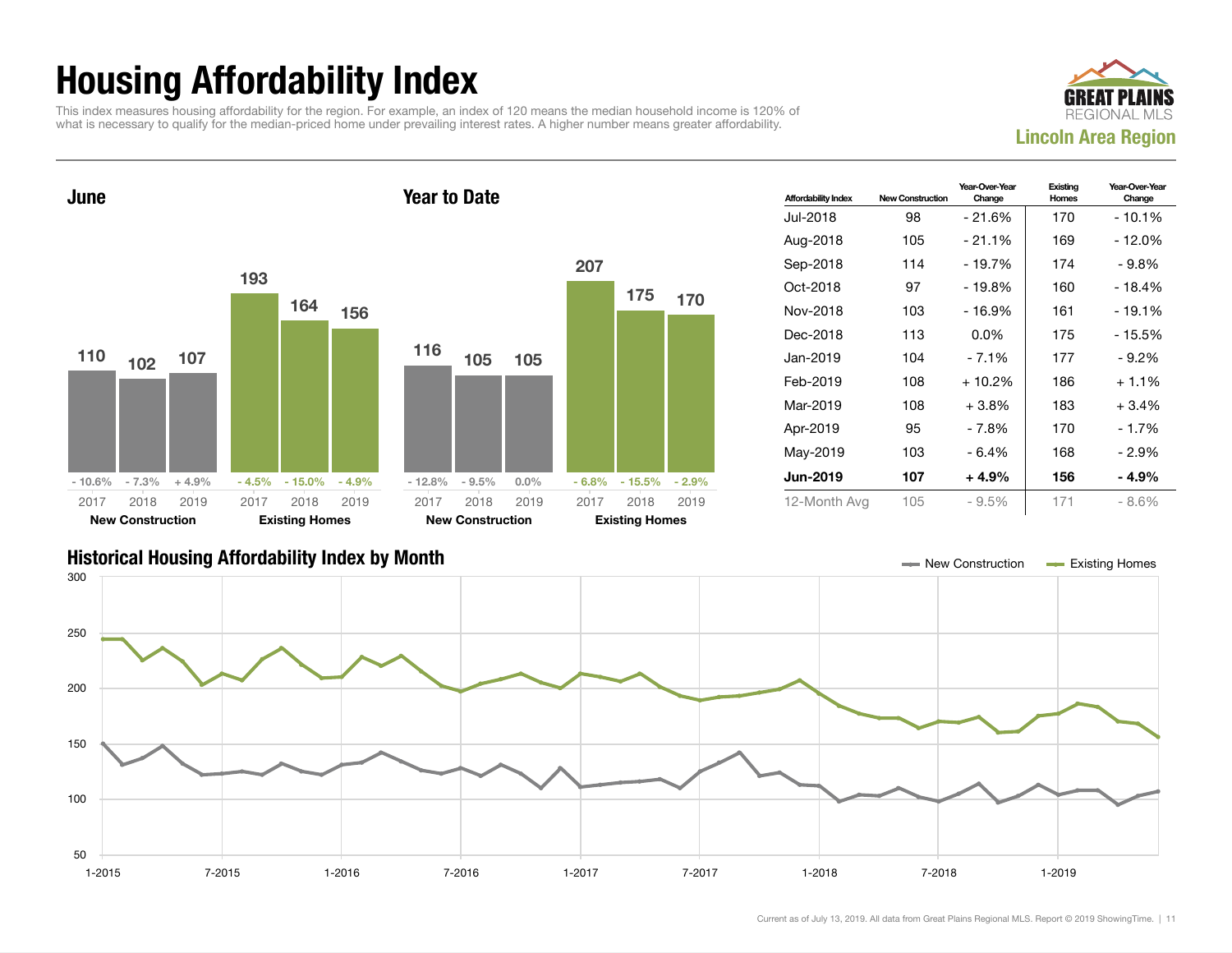#### Inventory of Homes for Sale

The number of properties available for sale in active status at the end of a given month.

![](_page_11_Picture_2.jpeg)

![](_page_11_Figure_3.jpeg)

![](_page_11_Figure_4.jpeg)

Current as of July 13, 2019. All data from Great Plains Regional MLS. Report © 2019 ShowingTime. | 12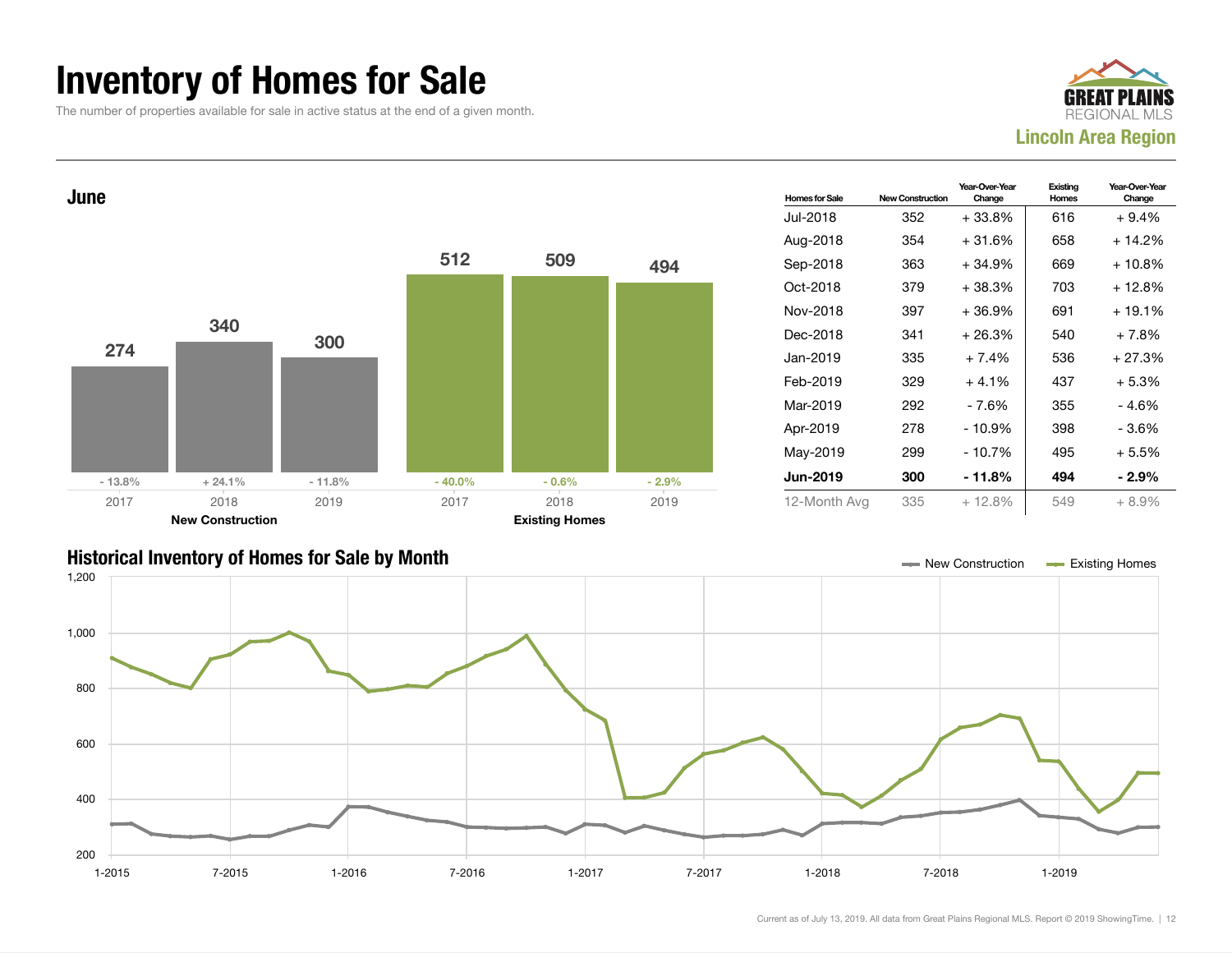## Months Supply of Inventory

The inventory of homes for sale at the end of a given month, divided by the average monthly pending sales from the last 12 months.

![](_page_12_Picture_2.jpeg)

![](_page_12_Figure_3.jpeg)

| <b>Months Supply</b> | <b>New Construction</b> | Year-Over-Year<br>Change | Existing<br>Homes | Year-Over-Year<br>Change |
|----------------------|-------------------------|--------------------------|-------------------|--------------------------|
| Jul-2018             | 5.7                     | $+42.5%$                 | 2.0               | $+11.1%$                 |
| Aug-2018             | 5.6                     | $+33.3%$                 | 2.1               | + 16.7%                  |
| Sep-2018             | 5.8                     | $+38.1%$                 | 2.1               | $+10.5%$                 |
| Oct-2018             | 6.0                     | +39.5%                   | 2.2               | $+10.0\%$                |
| Nov-2018             | 6.2                     | +34.8%                   | 2.2               | + 22.2%                  |
| Dec-2018             | 5.2                     | $+18.2%$                 | 1.7               | $+6.3%$                  |
| Jan-2019             | 5.0                     | - 2.0%                   | 1.7               | +30.8%                   |
| Feb-2019             | 5.0                     | $-5.7%$                  | 1.4               | $+7.7%$                  |
| Mar-2019             | 4.6                     | $-13.2%$                 | 1.1               | - 8.3%                   |
| Apr-2019             | 4.4                     | $-18.5%$                 | 1.2               | - 7.7%                   |
| May-2019             | 5.0                     | $-12.3%$                 | 1.5               | $0.0\%$                  |
| <b>Jun-2019</b>      | 5.3                     | - 7.0%                   | 1.5               | - 6.3%                   |
| 12-Month Avg*        | 5.3                     | $+9.6%$                  | 1.7               | $+8.0\%$                 |

#### Historical Months Supply of Inventory by Month New York New York New York New Construction Access Existing Homes

\* Months Supply for all properties from July 2018 through June 2019. This is not the average of the individual figures above.

![](_page_12_Figure_7.jpeg)